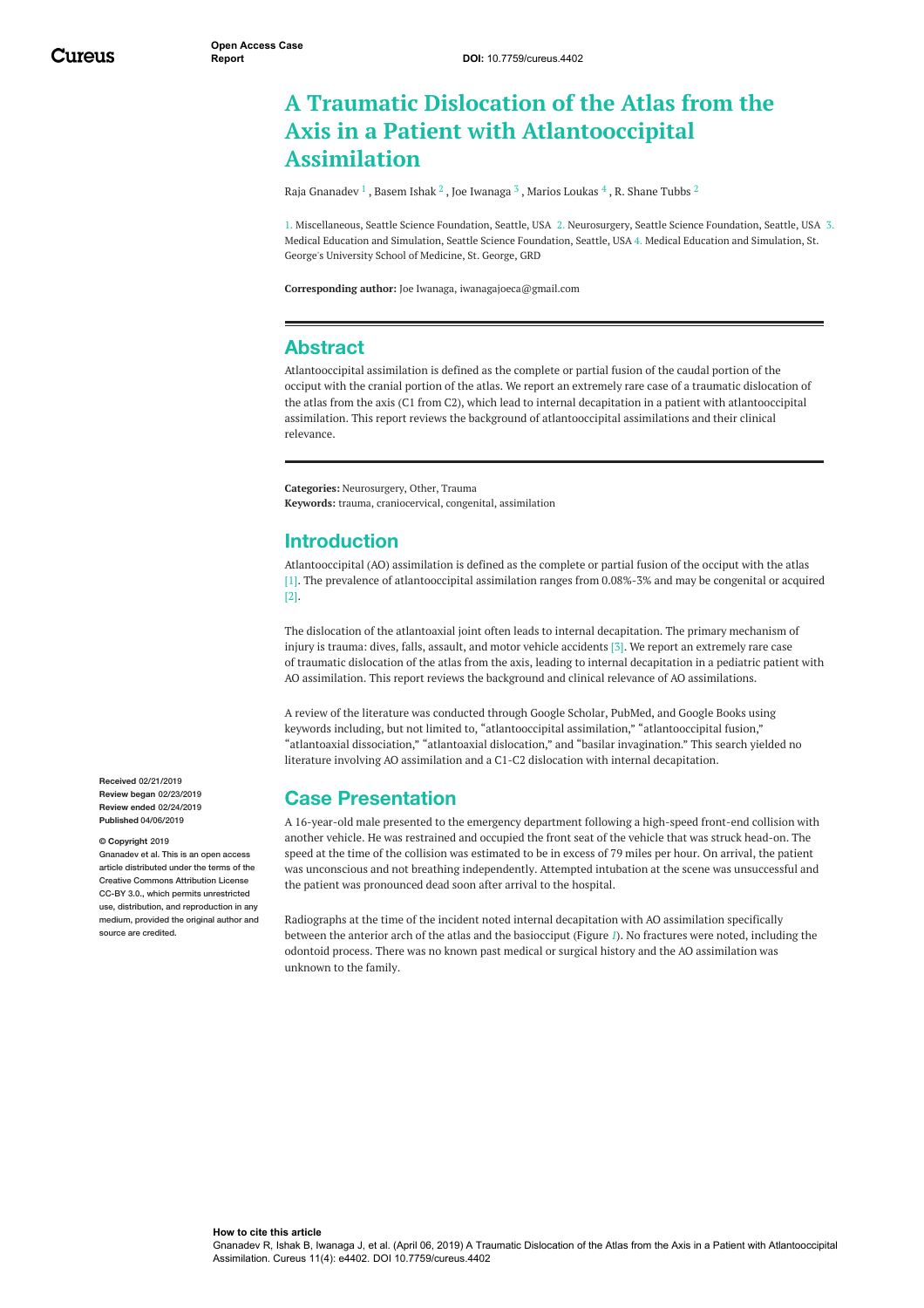<span id="page-1-0"></span>

**FIGURE 1: Lateral radiograph of the craniocervical junction and upper cervical spine noting that the white arrows point to the assimilated atlas (left) and bare odontoid process of C2 (right)**

### **Discussion**

Two pathologies were observed in the present case: AO assimilation and complete dislocation of the atlantoaxial joint with an intact odontoid process. AO assimilation is a common anomaly to the upper cervical region [2,4]. The prevalence has been cited as 0.08%-3.0% of the population, but more recent studies cite an incidence near 1% [5-6]. Typically an incidental finding, AO assimilation is due to ponticles from the anterior or posterior arch of the atlas [2,7].

For congenital AO assimilation, the embryology has been described as a failure of differentiation between somites. Specifically, the caudal base of the occiput is derived from the fourth somite and the cranial portion of the atlas from the fifth somite [2]. Abnormalities in the odontoid process, including congenital hypoplasia, have been associated with AO assimilation  $[2,8]$ . AO assimilation may be acquired as a result of posttraumatic deformities, infections, inflammatory conditions, or tumors near the craniocervical junction [5-6].

Clinically, the initial visualization of AO assimilation is with X-ray, followed by multiplane, multiecho magnetic resonance imaging (MRI) and computed tomography (CT) with three-dimensional (3D) reconstruction [1]. As mentioned, AO assimilation is typically entirely asymptomatic. The literature describes initial symptoms that are apparent only in the second through fourth decades of life, particularly those related to the regional spinal cord or vascular compression. Symptoms range from transient neck pain and headaches to paresthesias and weakness of the upper extremities [7,1].

The neurological symptoms associated with AO assimilation are likely related to basilar invagination [2,8]. Although it is clear that the two are distinctly related, the literature remains inconsistent with AO assimilation causing basilar invagination or vice versa. Part of this discrepancy may be due to the authors' failure to distinguish basilar invaginations (congenital) from basilar impressions (acquired) [1,8]. The neurological symptoms associated with AO assimilation are considered directly related to the cranial portion of the dens crossing the plane of the foramen magnum, McRae's line [7]. The literature is notable for sudden death in a 24-year-old patient with AO assimilation where the foramen magnum had a nearly 50% reduction in anteroposterior dimensions [9].

AO assimilation and acquired Chiari I malformation have also been reported in the literature [10]. Though the pathophysiologic mechanism is different, both AO assimilation and Chiari I malformation neurologic symptoms are due to neural tissue compression at the foramen magnum. In a Chiari I malformation, herniating cerebellar tonsils compress neural tissue at the foramen magnum. Both presented with dyspnea and central sleep apnea [11-12].

Trauma as the sole etiology of atlantoaxial dissociations is rare, and in our case, it is associated with a congenital malformation at the atlantooccipital joint. The etiology is often multifactorial, but individual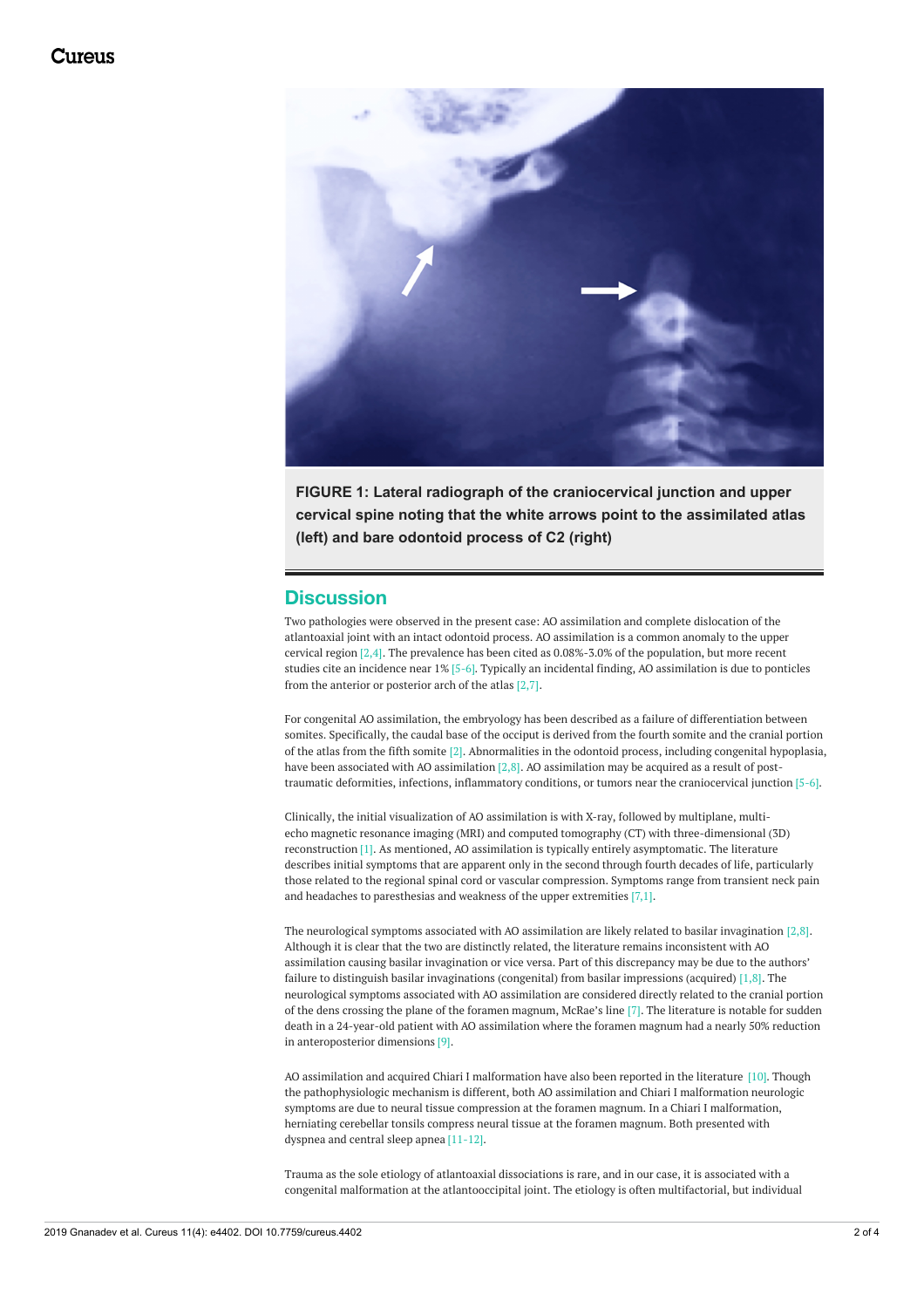causes include congenital relationships and inflammatory etiologies. Congenital associations include Down syndrome, Goldenhar syndrome, and Morquio syndrome. An incidence of 23%-83% of atlantoaxial involvement is also reported in adults with rheumatoid arthritis, predisposing them to atlantoaxial dissociations [4].

Atlantoaxial dislocation is defined as a distance from the atlas' anterior arch to the odontoid process greater than 3 mm in adults and 5 mm in children. A distance greater than 7 mm is likely to require surgical fusion [4]. Internal decapitation, in this case, would likely tear ligaments typically connecting the axis and dens to cranial structures. It is, therefore, important to discuss the regional ligaments and structures expected to be torn.

Along the spinal cord, the posterior longitudinal ligament and the ligamentous articular capsule of the atlantoaxial joints would tear anteriorly, the tectorial membrane posteriorly, and the transverse ligament laterally. The ligaments attaching the dens locally would also tear the apical ligament of the dens, alar ligaments, superior and inferior longitudinal bands of the cruciform ligament, and the accessory atlantoaxial ligament [13].

As illustrated by our case, good knowledge of the variations of the craniocervical junction can better help in interpreting imaging in trauma patients [14-20].

## **Conclusions**

Interpreting post-traumatic imaging necessitates a good working knowledge of the more common anatomical variations in the region of the body being imaged. AO assimilation should be assessed when viewing imaging of the neck and craniocervical junction.

# **Additional Information**

#### **Disclosures**

**Human subjects:** Consent was obtained by all participants in this study. Swedish Research Center, Institutional Review Office issued approval N/A. The institution does not require IRB approval for case reports or small case series. **Conflicts of interest:** In compliance with the ICMJE uniform disclosure form, all authors declare the following: **Payment/services info:** All authors have declared that no financial support was received from any organization for the submitted work. **Financial relationships:** All authors have declared that they have no financial relationships at present or within the previous three years with any organizations that might have an interest in the submitted work. **Other relationships:** All authors have declared that there are no other relationships or activities that could appear to have influenced the submitted work.

#### **References**

- 1. Electricwala AJ, Harsule A, Chavan V, Electricwala JT: Complete [atlantooccipital](https://dx.doi.org/10.7759/cureus.1327) assimilation with basilar invagination and atlantoaxial subluxation treated non-surgically: a case report. Cureus. 2018, 9:1327. [10.7759/cureus.1327](https://dx.doi.org/10.7759/cureus.1327)
- 2. Standring S: Gray's Anatomy: The [Anatomical](https://scholar.google.com/scholar?q=intitle:Gray%E2%80%99s Anatomy%3A The Anatomical Basis of Clinical Practice) Basis of Clinical Practice. Elsevier, Philadelphia; 2016.
- 3. Yoganandan N, Pintar F, Baisden J, Gennarelli T, Maiman D: Injury [biomechanics](http://www.ncbi.nlm.nih.gov/pubmed/15319133) of C2 dens fractures . Ann Proceed Assoc Adv Automot Med. 2004, 48:323-337.
- 4. Yang SY, Boniello AJ, Poorman CE, Chang AL, Wang S, Passias PG: A review of the diagnosis and treatment of atlantoaxial dislocations. Global Spine J. 2014, 4:197-210. [10.1055/s-0034-1376371](https://dx.doi.org/10.1055/s-0034-1376371)
- 5. Iwata A, Murata M, Nukina N, Kanazawa I: Foramen magnum syndrome caused by [atlanto-occipital](http://www.ncbi.nlm.nih.gov/pubmed/9562315) assimilation. J Neurol Sci. 1998, 154:229-231.
- 6. Sharma DK, Sharma D, Sharma V: Atlantooccipital fusion: prevalence and its developmental and clinical correlation. J Clin Diagn Res. 2017, 11:01-03. 10.7860/JCDR/2017/26183.9
- 7. Kulkarni JV, Kulkarni R: [Atlanto-occipital](http://medind.nic.in/jae/t03/i1/jaet03i1p71.pdf) fusion report of two cases . J Anat Soc India. 2003, 52:71-73.
- 8. Smith JS, Shaffrey CI, Abel MF, Menezes AH: Basilar [invagination](http://www.ncbi.nlm.nih.gov/pubmed/20173526). Neurosurgery. 2010, 66:39-47.
- 9. Vakili ST, Aguilar JC, Muller J: Sudden unexpected death associated with [atlanto-occipital](http://www.ncbi.nlm.nih.gov/pubmed/3984982) fusion . Am J Forensic Med Pathol. 1985, 6:39-43.
- 10. Kimura Y, Seichi A, Gomi A, Kojima M, Inoue H, Kimura A: Acquired Chiari malformation secondary to atlantoaxial vertical subluxation in a patient with rheumatoid arthritis combined with [atlanto-occipital](http://www.ncbi.nlm.nih.gov/pubmed/23006887) assimilation. Neurol Med Chir. 2012, 52:683-686.
- 11. Tubbs RS, Chern JJ, Muhleman M, Loukas M, Shoja MM, Oakes WJ: Lateral compression of the foramen magnum with the Chiari I [malformation:](http://link.springer.com/10.1007/s00381-012-1750-8) case illustrations. Child's Nerv Syst. 2013, 29:495-8.
- 12. Tubbs RS, Lancaster JR, Mortazavi MM, Shoja MM, Chern JJ, Loukas M, Cohen-Gadol AA: Morphometry of the outlet of the foramen magnum in crania with [atlantooccipital](http://thejns.org/doi/10.3171/2011.3.SPINE10828) fusion. J Neurosurg Spine. 2011, 15:55-59.
- 13. Tubbs RS, Salter EG, Oakes WJ: The accessory [atlantoaxial](http://www.ncbi.nlm.nih.gov/pubmed/15271248) ligament . Neurosurg. 2004, 55:400-404.
- 14. Shoja MM, Ramdhan R, Jensen CJ, Chern JJ, Oakes WJ, Tubbs RS: Embryology of the [craniocervical](https://dx.doi.org/10.1002/ca.23049) junction and posterior cranial fossa, part I: development of the upper vertebrae and skull. Clin Anat. 2018, 31:466- 487. [10.1002/ca.23049](https://dx.doi.org/10.1002/ca.23049)
- 15. Shoja MM, Ramdhan R, Jensen CJ, Chern JJ, Oakes WJ, Tubbs RS: Embryology of the craniocervical junction and posterior cranial fossa, part II: [embryogenesis](https://dx.doi.org/10.1002/ca.23048) of the hindbrain. Clin Anat. 2018, 31:488-500.